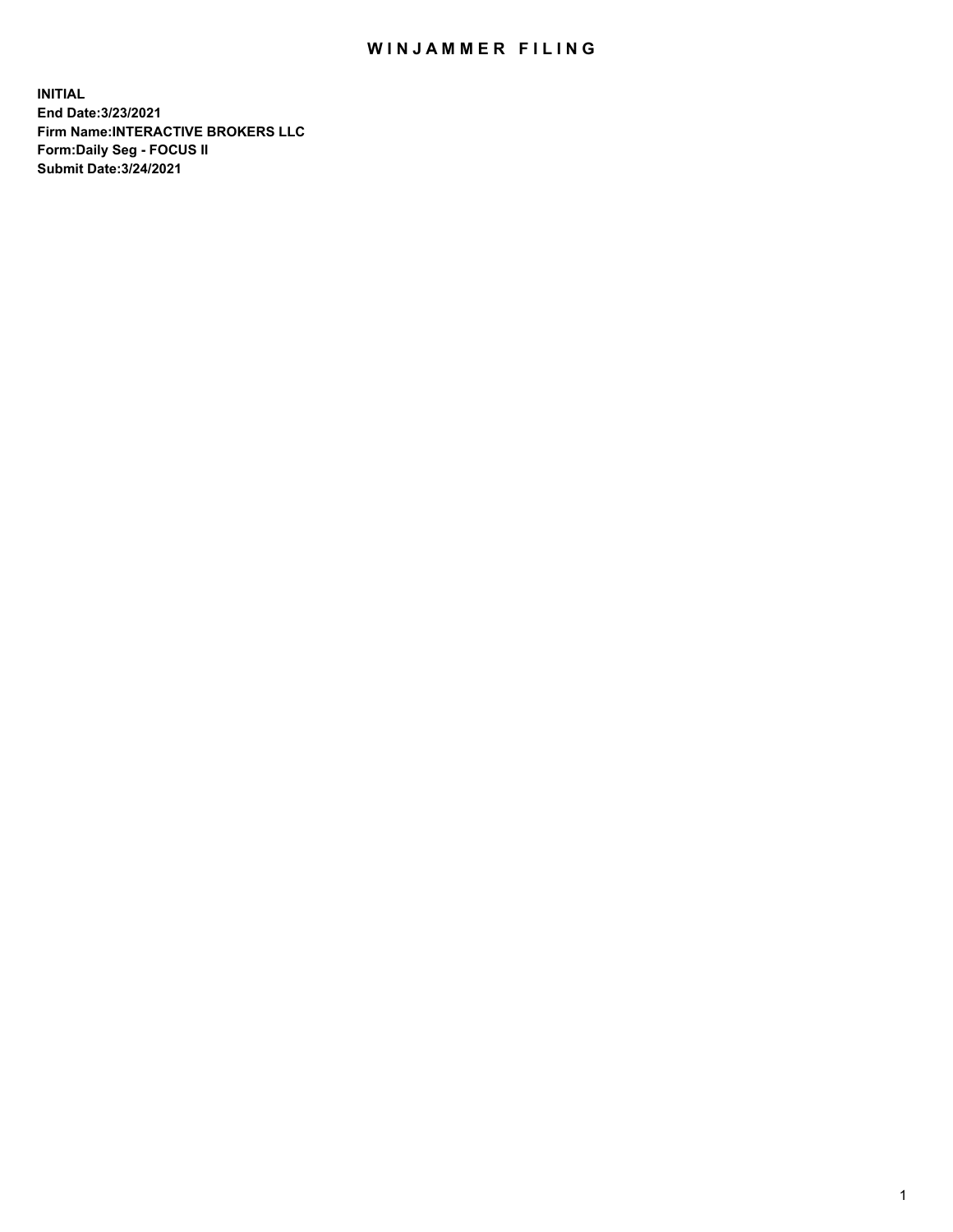**INITIAL End Date:3/23/2021 Firm Name:INTERACTIVE BROKERS LLC Form:Daily Seg - FOCUS II Submit Date:3/24/2021 Daily Segregation - Cover Page**

| Name of Company                                                                                                                                                                                                                                                                                                                | <b>INTERACTIVE BROKERS LLC</b>                                                   |  |
|--------------------------------------------------------------------------------------------------------------------------------------------------------------------------------------------------------------------------------------------------------------------------------------------------------------------------------|----------------------------------------------------------------------------------|--|
| <b>Contact Name</b>                                                                                                                                                                                                                                                                                                            | James Menicucci                                                                  |  |
| <b>Contact Phone Number</b>                                                                                                                                                                                                                                                                                                    | 203-618-8085                                                                     |  |
| <b>Contact Email Address</b>                                                                                                                                                                                                                                                                                                   | jmenicucci@interactivebrokers.c<br>om                                            |  |
| FCM's Customer Segregated Funds Residual Interest Target (choose one):<br>a. Minimum dollar amount: ; or<br>b. Minimum percentage of customer segregated funds required:% ; or<br>c. Dollar amount range between: and; or<br>d. Percentage range of customer segregated funds required between:% and%.                         | <u>0</u><br>$\overline{\mathbf{0}}$<br>155,000,000 245,000,000<br>0 <sub>0</sub> |  |
| FCM's Customer Secured Amount Funds Residual Interest Target (choose one):<br>a. Minimum dollar amount: ; or<br>b. Minimum percentage of customer secured funds required:% ; or<br>c. Dollar amount range between: and; or<br>d. Percentage range of customer secured funds required between:% and%.                           | <u>0</u><br>$\overline{\mathbf{0}}$<br>80,000,000 120,000,000<br>0 <sub>0</sub>  |  |
| FCM's Cleared Swaps Customer Collateral Residual Interest Target (choose one):<br>a. Minimum dollar amount: ; or<br>b. Minimum percentage of cleared swaps customer collateral required:% ; or<br>c. Dollar amount range between: and; or<br>d. Percentage range of cleared swaps customer collateral required between:% and%. | <u>0</u><br>$\underline{\mathbf{0}}$<br>0 <sub>0</sub><br>0 <sub>0</sub>         |  |

Attach supporting documents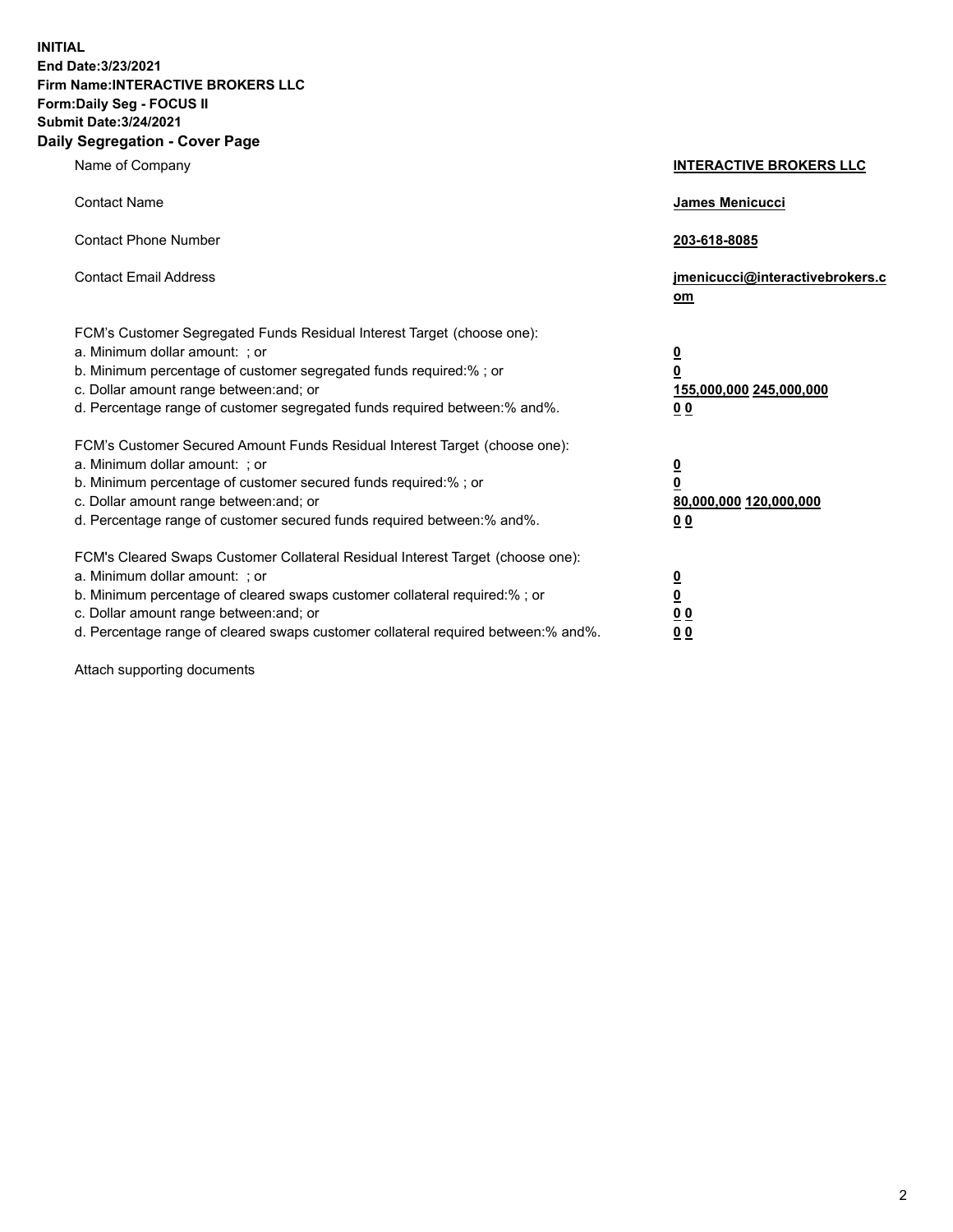**INITIAL End Date:3/23/2021 Firm Name:INTERACTIVE BROKERS LLC Form:Daily Seg - FOCUS II Submit Date:3/24/2021 Daily Segregation - Secured Amounts**

## Foreign Futures and Foreign Options Secured Amounts Amount required to be set aside pursuant to law, rule or regulation of a foreign government or a rule of a self-regulatory organization authorized thereunder **0** [7305] 1. Net ledger balance - Foreign Futures and Foreign Option Trading - All Customers A. Cash **492,293,964** [7315] B. Securities (at market) **0** [7317] 2. Net unrealized profit (loss) in open futures contracts traded on a foreign board of trade **-10,062,913** [7325] 3. Exchange traded options a. Market value of open option contracts purchased on a foreign board of trade **140,704** [7335] b. Market value of open contracts granted (sold) on a foreign board of trade **-9,840** [7337] 4. Net equity (deficit) (add lines 1. 2. and 3.) **482,361,915** [7345] 5. Account liquidating to a deficit and account with a debit balances - gross amount **6,170** [7351] Less: amount offset by customer owned securities **0** [7352] **6,170** [7354] 6. Amount required to be set aside as the secured amount - Net Liquidating Equity Method (add lines 4 and 5) **482,368,085** [7355] 7. Greater of amount required to be set aside pursuant to foreign jurisdiction (above) or line 6. **482,368,085** [7360] FUNDS DEPOSITED IN SEPARATE REGULATION 30.7 ACCOUNTS 1. Cash in banks A. Banks located in the United States **80,575,675** [7500] B. Other banks qualified under Regulation 30.7 **0** [7520] **80,575,675** [7530] 2. Securities A. In safekeeping with banks located in the United States **324,991,750** [7540] B. In safekeeping with other banks qualified under Regulation 30.7 **0** [7560] **324,991,750** [7570] 3. Equities with registered futures commission merchants A. Cash **0** [7580] B. Securities **0** [7590] C. Unrealized gain (loss) on open futures contracts **0** [7600] D. Value of long option contracts **0** [7610] E. Value of short option contracts **0** [7615] **0** [7620] 4. Amounts held by clearing organizations of foreign boards of trade A. Cash **0** [7640] B. Securities **0** [7650] C. Amount due to (from) clearing organization - daily variation **0** [7660] D. Value of long option contracts **0** [7670] E. Value of short option contracts **0** [7675] **0** [7680] 5. Amounts held by members of foreign boards of trade A. Cash **219,860,378** [7700] B. Securities **0** [7710] C. Unrealized gain (loss) on open futures contracts **-10,945,599** [7720] D. Value of long option contracts **140,704** [7730] E. Value of short option contracts **-9,840** [7735] **209,045,643** [7740] 6. Amounts with other depositories designated by a foreign board of trade **0** [7760] 7. Segregated funds on hand<br>8. Total funds in separate section 30.7 accounts **0.0 million and Contract Contract Contract Contract Contract** Co 8. Total funds in separate section 30.7 accounts 9. Excess (deficiency) Set Aside for Secured Amount (subtract line 7 Secured Statement Page 1 from Line 8) **132,244,983** [7380] 10. Management Target Amount for Excess funds in separate section 30.7 accounts **80,000,000** [7780] 11. Excess (deficiency) funds in separate 30.7 accounts over (under) Management Target **52,244,983** [7785]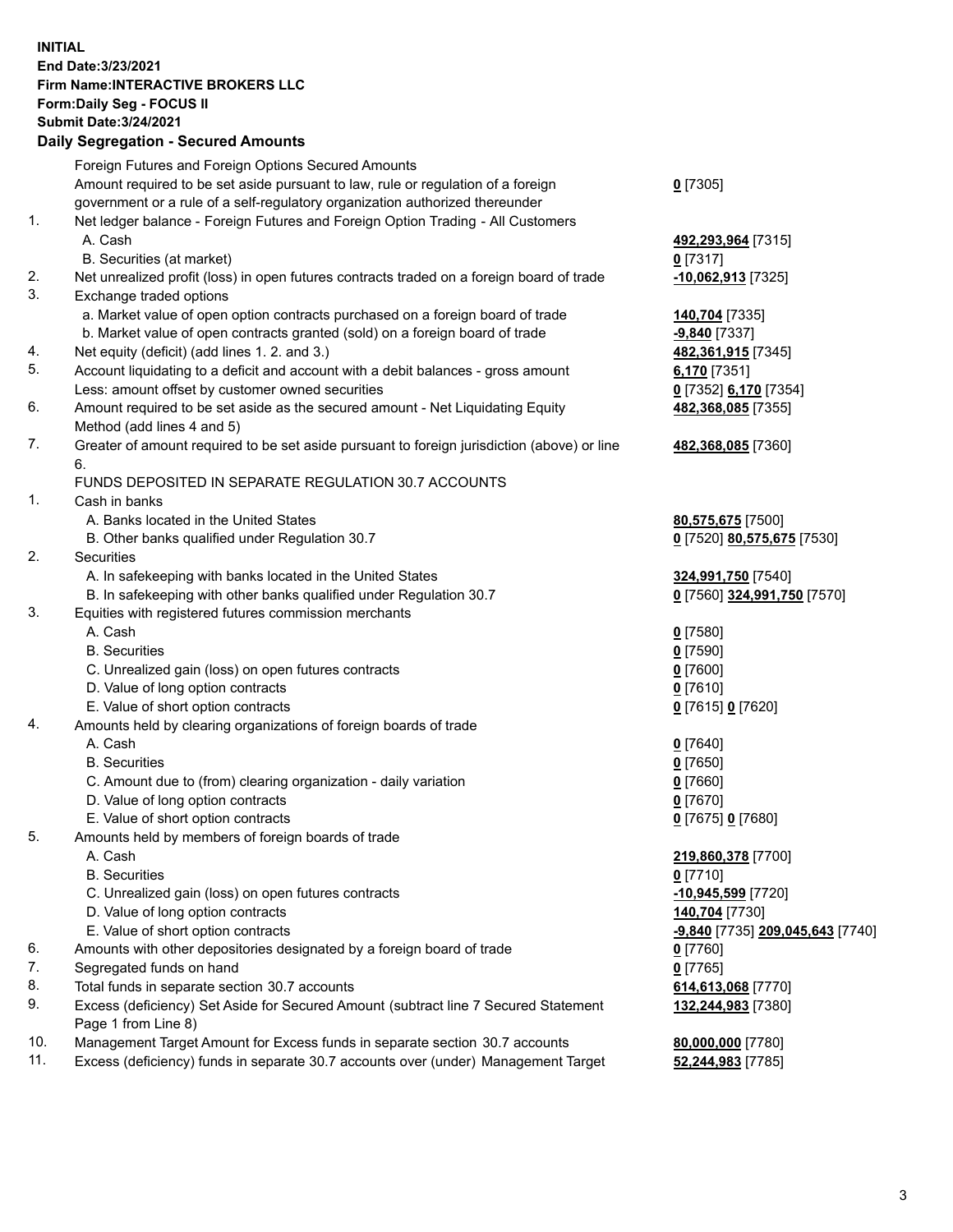**INITIAL End Date:3/23/2021 Firm Name:INTERACTIVE BROKERS LLC Form:Daily Seg - FOCUS II Submit Date:3/24/2021 Daily Segregation - Segregation Statement** SEGREGATION REQUIREMENTS(Section 4d(2) of the CEAct) 1. Net ledger balance A. Cash **6,368,149,422** [7010] B. Securities (at market) **0** [7020] 2. Net unrealized profit (loss) in open futures contracts traded on a contract market **-50,303,602** [7030] 3. Exchange traded options A. Add market value of open option contracts purchased on a contract market **261,173,962** [7032] B. Deduct market value of open option contracts granted (sold) on a contract market **-215,414,358** [7033] 4. Net equity (deficit) (add lines 1, 2 and 3) **6,363,605,424** [7040] 5. Accounts liquidating to a deficit and accounts with debit balances - gross amount **1,421,958** [7045] Less: amount offset by customer securities **0** [7047] **1,421,958** [7050] 6. Amount required to be segregated (add lines 4 and 5) **6,365,027,382** [7060] FUNDS IN SEGREGATED ACCOUNTS 7. Deposited in segregated funds bank accounts A. Cash **1,881,231,921** [7070] B. Securities representing investments of customers' funds (at market) **2,404,471,500** [7080] C. Securities held for particular customers or option customers in lieu of cash (at market) **0** [7090] 8. Margins on deposit with derivatives clearing organizations of contract markets A. Cash **912,042,982** [7100] B. Securities representing investments of customers' funds (at market) **1,417,580,359** [7110] C. Securities held for particular customers or option customers in lieu of cash (at market) **0** [7120] 9. Net settlement from (to) derivatives clearing organizations of contract markets **-39,466,326** [7130] 10. Exchange traded options A. Value of open long option contracts **261,009,118** [7132] B. Value of open short option contracts **-215,397,593** [7133] 11. Net equities with other FCMs A. Net liquidating equity **0** [7140] B. Securities representing investments of customers' funds (at market) **0** [7160] C. Securities held for particular customers or option customers in lieu of cash (at market) **0** [7170] 12. Segregated funds on hand **0** [7150] 13. Total amount in segregation (add lines 7 through 12) **6,621,471,961** [7180] 14. Excess (deficiency) funds in segregation (subtract line 6 from line 13) **256,444,579** [7190] 15. Management Target Amount for Excess funds in segregation **155,000,000** [7194] 16. Excess (deficiency) funds in segregation over (under) Management Target Amount **101,444,579** [7198]

Excess